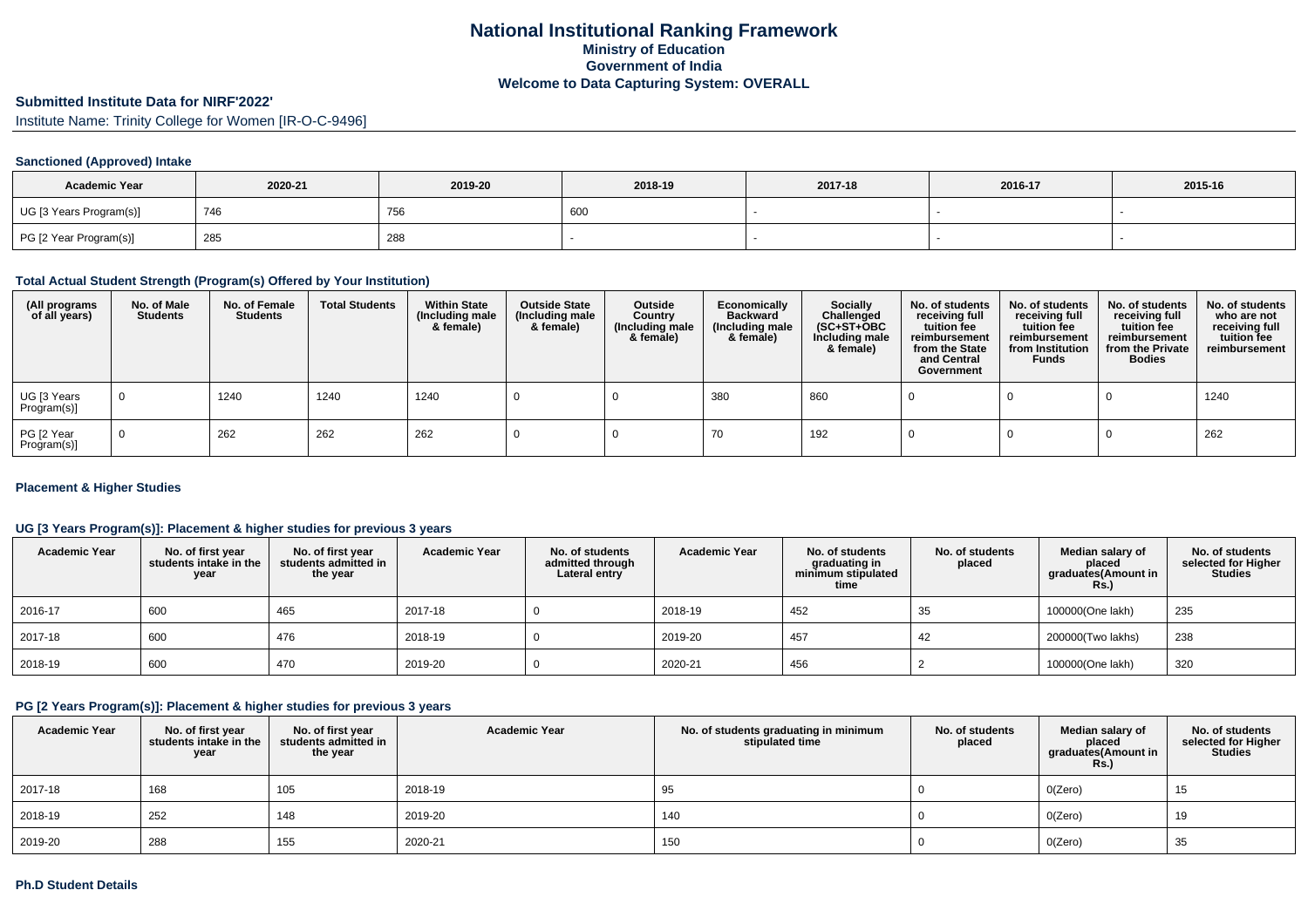| Ph.D (Student pursuing doctoral program till 2020-21 Students admitted in the academic year 2020-21 should not be entered here.) |                                                                                                                                  |         |                       |  |  |
|----------------------------------------------------------------------------------------------------------------------------------|----------------------------------------------------------------------------------------------------------------------------------|---------|-----------------------|--|--|
|                                                                                                                                  |                                                                                                                                  |         | <b>Total Students</b> |  |  |
| Full Time                                                                                                                        |                                                                                                                                  |         |                       |  |  |
| Part Time                                                                                                                        |                                                                                                                                  | υ       |                       |  |  |
| No. of Ph.D students graduated (including Integrated Ph.D)                                                                       |                                                                                                                                  |         |                       |  |  |
|                                                                                                                                  | 2020-21                                                                                                                          | 2019-20 | 2018-19               |  |  |
| Full Time                                                                                                                        |                                                                                                                                  |         |                       |  |  |
| Part Time                                                                                                                        |                                                                                                                                  |         |                       |  |  |
|                                                                                                                                  | PG (Student pursuing MD/MS/DNB program till 2020-21 Students admitted in the academic year 2021 - 22 should not be entered here) |         |                       |  |  |
|                                                                                                                                  | Number of students pursuing PG (MD/MS/DNB) program                                                                               |         |                       |  |  |
| No. of students Graduating in PG (MD/MS/DNB) program                                                                             |                                                                                                                                  |         |                       |  |  |
| 2020-21                                                                                                                          | 2019-20                                                                                                                          | 2018-19 |                       |  |  |
|                                                                                                                                  |                                                                                                                                  |         |                       |  |  |

### **Online Education**

| 1. Does all programs/courses were completed on time.                                            |                                                                                       | Yes                                                                                                                                                                                                                                                                                                                                                                  |                                                |  |
|-------------------------------------------------------------------------------------------------|---------------------------------------------------------------------------------------|----------------------------------------------------------------------------------------------------------------------------------------------------------------------------------------------------------------------------------------------------------------------------------------------------------------------------------------------------------------------|------------------------------------------------|--|
| 2. Measures taken to complete the syllabus of courses and programs.                             |                                                                                       | Online classes and home tests. Monitoring students through online by assigning tasks. Students are informed to attend the<br>classes without fail. Online classes have conducted through goole meet, online assignents submitted<br>E-Quiz programmes and webinars have organised by the faculty members. Lecture videos have uploded in college youtube<br>channel. |                                                |  |
| 3. The period of delay in completion of syllabus (in months).                                   |                                                                                       |                                                                                                                                                                                                                                                                                                                                                                      |                                                |  |
| 4. The period of delay in conducting exams (in months).                                         |                                                                                       |                                                                                                                                                                                                                                                                                                                                                                      |                                                |  |
| <b>Portal Name</b>                                                                              | No. of students offered online courses which have credit<br>transferred to transcript | Total no. of online courses which have credit transferred<br>to the transcript                                                                                                                                                                                                                                                                                       | Total no. of credits transferred to transcript |  |
| Swayam                                                                                          |                                                                                       |                                                                                                                                                                                                                                                                                                                                                                      |                                                |  |
| 5. No. of courses developed and available online on Swayam platform by your institution faculty |                                                                                       |                                                                                                                                                                                                                                                                                                                                                                      |                                                |  |

# **Financial Resources: Utilised Amount for the Capital expenditure for previous 3 years**

| <b>Academic Year</b>                                                                                 | 2020-21                                                           | 2019-20                                  | 2018-19                |  |  |  |  |
|------------------------------------------------------------------------------------------------------|-------------------------------------------------------------------|------------------------------------------|------------------------|--|--|--|--|
|                                                                                                      | <b>Utilised Amount</b>                                            | <b>Utilised Amount</b>                   | <b>Utilised Amount</b> |  |  |  |  |
| Annual Capital Expenditure on Academic Activities and Resources (excluding expenditure on buildings) |                                                                   |                                          |                        |  |  |  |  |
| Library                                                                                              | 160876 (one lakh sixty thousand eight hundred and seventy<br>six) | 177000 (one lakh seventy seven thousand) | 100000 (one lakh)      |  |  |  |  |
| New Equipment for Laboratories                                                                       | 1000000 (Ten lakhs)                                               | 500000 (Five lakhs)                      | 50000 (Fifty Thousand) |  |  |  |  |
| <b>Engineering Workshops</b>                                                                         | 0 (zero)                                                          | 0 (zero)                                 | 0 (zero)               |  |  |  |  |
| Other expenditure on creation of Capital Assets (excluding<br>expenditure on Land and Building)      | 6785700 (Sixty seven lakhs eighty five thousand seven<br>hundred) | 200000 (Two lakhs)                       | 50000 (Fifty thousand) |  |  |  |  |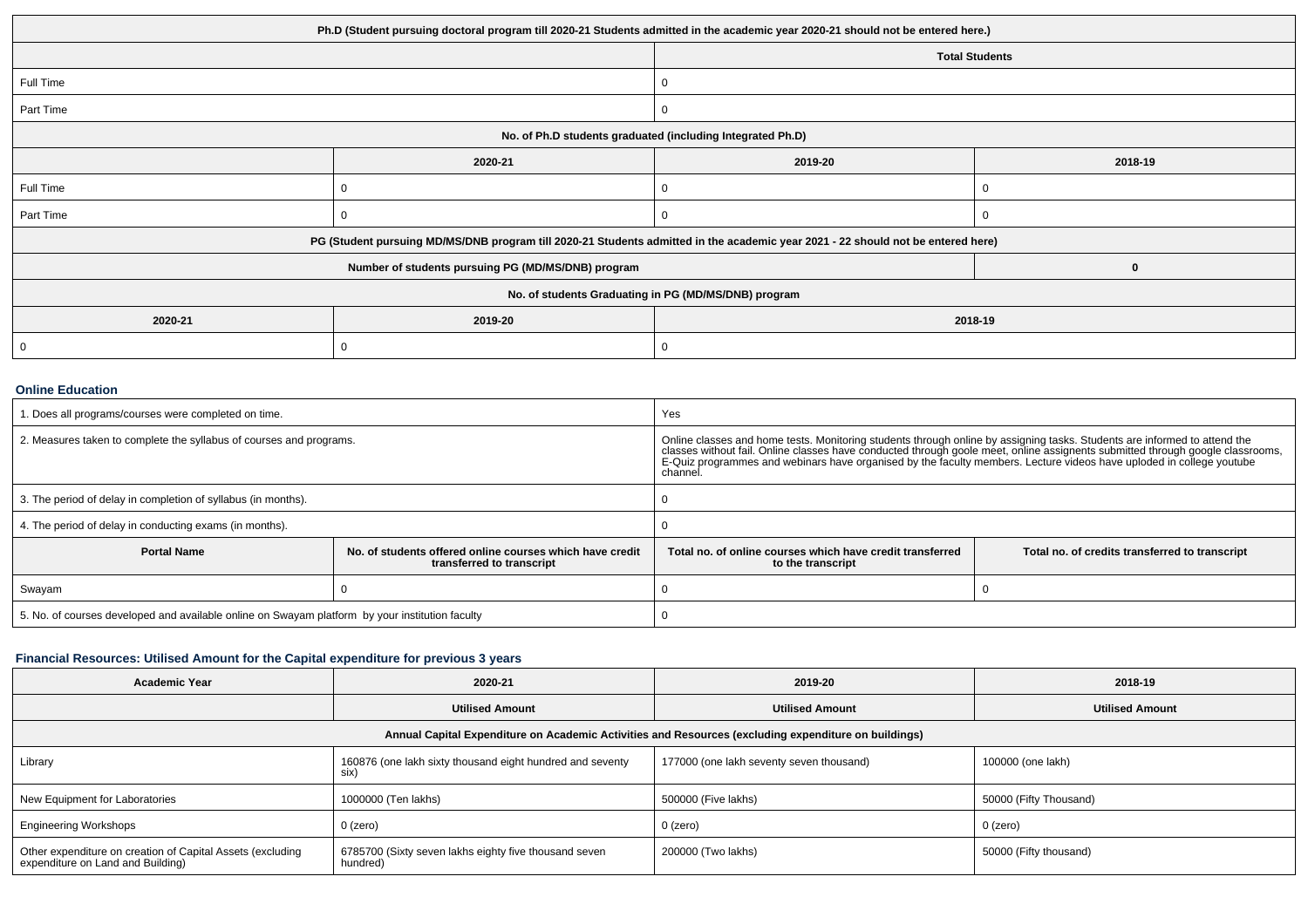#### **Financial Resources: Utilised Amount for the Operational expenditure for previous 3 years**

| <b>Academic Year</b>                                                                                                                                                                            | 2020-21                      | 2019-20                          | 2018-19                           |  |  |  |  |
|-------------------------------------------------------------------------------------------------------------------------------------------------------------------------------------------------|------------------------------|----------------------------------|-----------------------------------|--|--|--|--|
|                                                                                                                                                                                                 | <b>Utilised Amount</b>       | <b>Utilised Amount</b>           | <b>Utilised Amount</b>            |  |  |  |  |
| <b>Annual Operational Expenditure</b>                                                                                                                                                           |                              |                                  |                                   |  |  |  |  |
| Salaries (Teaching and Non Teaching staff)                                                                                                                                                      | 8900000 (Eighty nine lakhs)  | 15000000 (One crore fifty lakhs) | 13000000 (One crore thirty lakhs) |  |  |  |  |
| Maintenance of Academic Infrastructure or consumables and<br>other running expenditures (excluding maintenance of hostels<br>and allied services, rent of the building, depreciation cost, etc) | 8700000 (Eighty seven lakhs) | 300000 (Three lakhs)             | 200000 (Two lakhs)                |  |  |  |  |
| Seminars/Conferences/Workshops                                                                                                                                                                  | 20000 (Twenty Thousand)      | 16000 (Sixteen Thousand)         | 14000 (Fourteen Thousand)         |  |  |  |  |

# **IPR**

| Calendar year            | 2020 | 2019 | 2018 |
|--------------------------|------|------|------|
| No. of Patents Published |      |      |      |
| No. of Patents Granted   |      |      |      |

## **Sponsored Research Details**

| <b>Financial Year</b>                    | 2020-21 | 2019-20 | 2018-19 |
|------------------------------------------|---------|---------|---------|
| Total no. of Sponsored Projects          |         |         |         |
| Total no. of Funding Agencies            |         |         |         |
| Total Amount Received (Amount in Rupees) |         |         |         |
| Amount Received in Words                 | Zero    | Zero    | Zero    |

## **Consultancy Project Details**

| <b>Financial Year</b>                    | 2020-21 | 2019-20 | 2018-19 |
|------------------------------------------|---------|---------|---------|
| Total no. of Consultancy Projects        |         |         |         |
| Total no. of Client Organizations        |         |         |         |
| Total Amount Received (Amount in Rupees) |         |         |         |
| Amount Received in Words                 | Zero    | Zero    | Zero    |

# **Executive Development Program/Management Development Programs**

| <b>Financial Year</b>                                                             | 2020-21  | 2019-20 | 2018-19 |
|-----------------------------------------------------------------------------------|----------|---------|---------|
| Total no. of Executive Development Programs/ Management<br>Development Programs   | $\Omega$ |         |         |
| Total no. of Participants                                                         |          |         |         |
| Total Annual Earnings (Amount in Rupees)(Excluding Lodging<br>& Boarding Charges) | IΩ.      |         |         |
| Total Annual Earnings in Words                                                    | Zero     | Zero    | Zero    |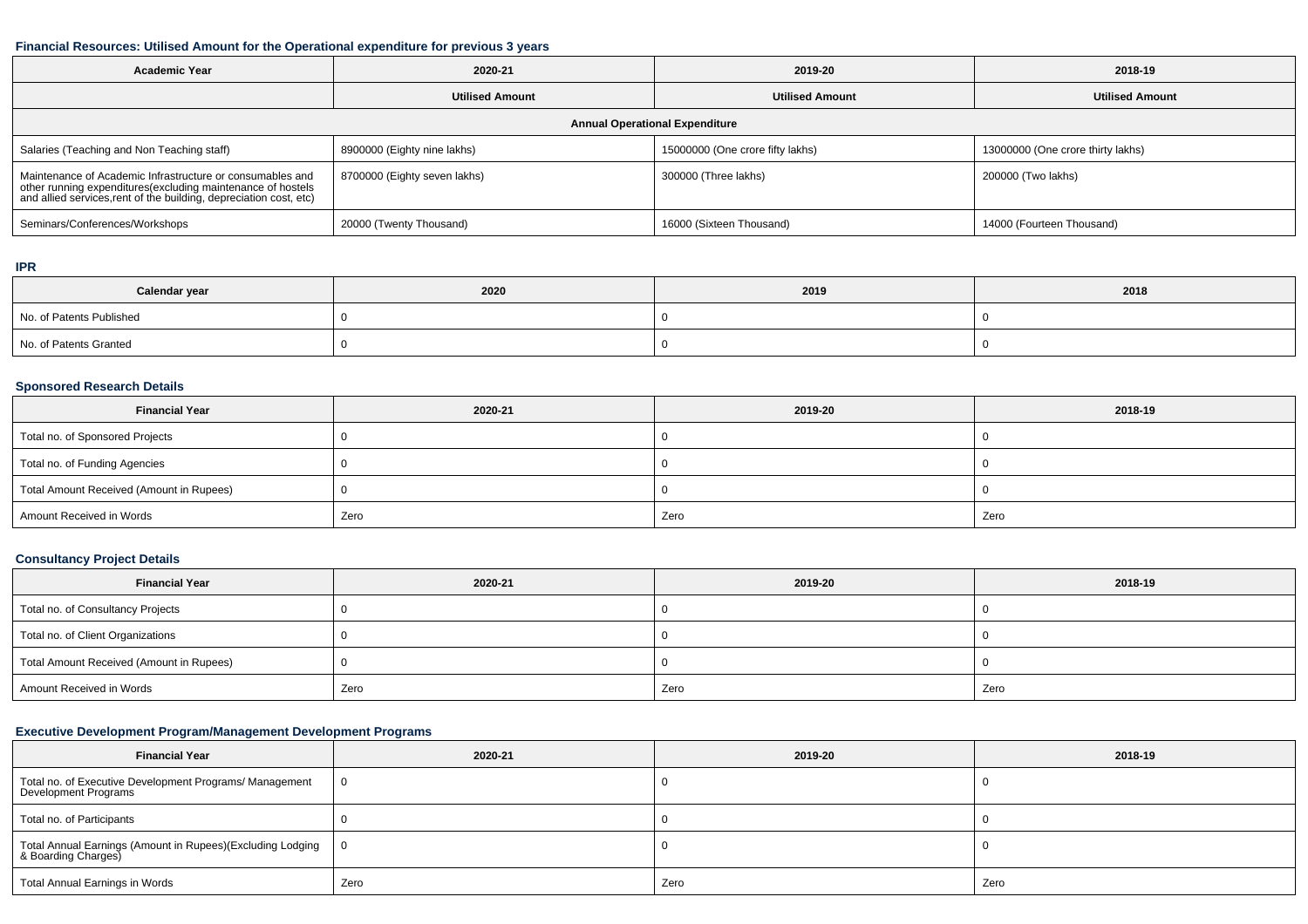# **PCS Facilities: Facilities of physically challenged students**

| 1. Do your institution buildings have Lifts/Ramps?                                                                                                         | Yes, more than 60% of the buildings |
|------------------------------------------------------------------------------------------------------------------------------------------------------------|-------------------------------------|
| 2. Do your institution have provision for walking aids, including wheelchairs and transportation from one building to another for<br>handicapped students? | Yes                                 |
| 3. Do your institution buildings have specially designed toilets for handicapped students?                                                                 | Yes, more than 40% of the buildings |

### **Accreditation**

### **NBA Accreditation**

| 1. Does vour institute have a valid NBA Accreditation? | NC. |
|--------------------------------------------------------|-----|
|                                                        |     |

## **NAAC Accreditation**

|                                                                   | $\overline{1}$ |
|-------------------------------------------------------------------|----------------|
| <sup>1</sup> Does your institute have a valid NAAC Accreditation? | NC             |
|                                                                   |                |

## **Faculty Details**

| Srno           | Name                     | Age | <b>Designation</b>         | Gender | Qualification | <b>Experience (In</b><br>Months) | <b>Currently working</b><br>with institution? | <b>Joining Date</b> | <b>Leaving Date</b>      | <b>Association type</b> |
|----------------|--------------------------|-----|----------------------------|--------|---------------|----------------------------------|-----------------------------------------------|---------------------|--------------------------|-------------------------|
| $\mathbf{1}$   | A KAVITHA                | 46  | <b>Assistant Professor</b> | Female | M. Phil       | 72                               | Yes                                           | 03-06-2019          | $\overline{\phantom{a}}$ | Regular                 |
| $\overline{2}$ | A NITHYA                 | 40  | Other                      | Female | M. Phil       | 180                              | Yes                                           | 11-06-2012          | $\overline{\phantom{a}}$ | Regular                 |
| 3              | A REVATHI                | 34  | <b>Assistant Professor</b> | Female | M. Phil       | 72                               | Yes                                           | 03-07-2015          | $\overline{\phantom{a}}$ | Regular                 |
| 4              | A VIJAYASARATHI          | 40  | <b>Assistant Professor</b> | Female | <b>SLET</b>   | 168                              | Yes                                           | 06-06-2007          | $\overline{\phantom{a}}$ | Regular                 |
| 5              | B<br>HARIHARAYANAN       | 48  | Other                      | Male   | B.Sc.         | 240                              | Yes                                           | 08-06-2001          | $\overline{\phantom{a}}$ | Regular                 |
| 6              | <b>B KAVITHA</b>         | 35  | <b>Assistant Professor</b> | Female | B.Ed          | 96                               | Yes                                           | 12-06-2015          | $\overline{\phantom{a}}$ | Regular                 |
| $\overline{7}$ | <b>B LENA</b>            | 42  | <b>Assistant Professor</b> | Female | B.Ed          | 196                              | Yes                                           | 06-06-2005          | $\sim$                   | Regular                 |
| 8              | <b>B VISHNUPRIYA</b>     | 39  | <b>Assistant Professor</b> | Female | B.Ed          | 94                               | Yes                                           | 05-06-2017          | $\overline{\phantom{a}}$ | Regular                 |
| 9              | D PRABHA                 | 29  | Other                      | Female | M. Phil       | 60                               | Yes                                           | 01-09-2016          | $\overline{\phantom{a}}$ | Regular                 |
| 10             | DR A LATHA               | 50  | <b>Assistant Professor</b> | Female | Ph.D          | 144                              | Yes                                           | 08-06-2011          | $\overline{\phantom{a}}$ | Regular                 |
| 11             | Dr Arasu<br>Parameswaran | 60  | Other                      | Male   | Ph.D          | 240                              | Yes                                           | 06-06-2019          | $\overline{\phantom{a}}$ | Regular                 |
| 12             | Dr B LAKSHMI             | 36  | <b>Assistant Professor</b> | Female | Ph.D          | 118                              | Yes                                           | 01-06-2018          | $\sim$                   | Regular                 |
| 13             | Dr C GOBIYA              | 40  | <b>Assistant Professor</b> | Female | Ph.D          | 86                               | Yes                                           | 01-06-2018          | $\sim$                   | Regular                 |
| 14             | DR D SAKTHI<br>LATHA     | 35  | <b>Assistant Professor</b> | Female | Ph.D          | 30                               | Yes                                           | 03-06-2019          | $\sim$                   | Regular                 |
| 15             | DR G<br>SELVALAKSHMI     | 41  | <b>Assistant Professor</b> | Female | Ph.D          | 192                              | Yes                                           | 06-06-2005          | $\overline{\phantom{a}}$ | Regular                 |
| 16             | DR J BARATHI             | 38  | <b>Assistant Professor</b> | Female | Ph.D          | 154                              | Yes                                           | 12-06-2015          | --                       | Regular                 |
| 17             | DR L TAMILSELVI          | 39  | <b>Assistant Professor</b> | Female | Ph.D          | 126                              | Yes                                           | 06-06-2005          | $\overline{\phantom{a}}$ | Regular                 |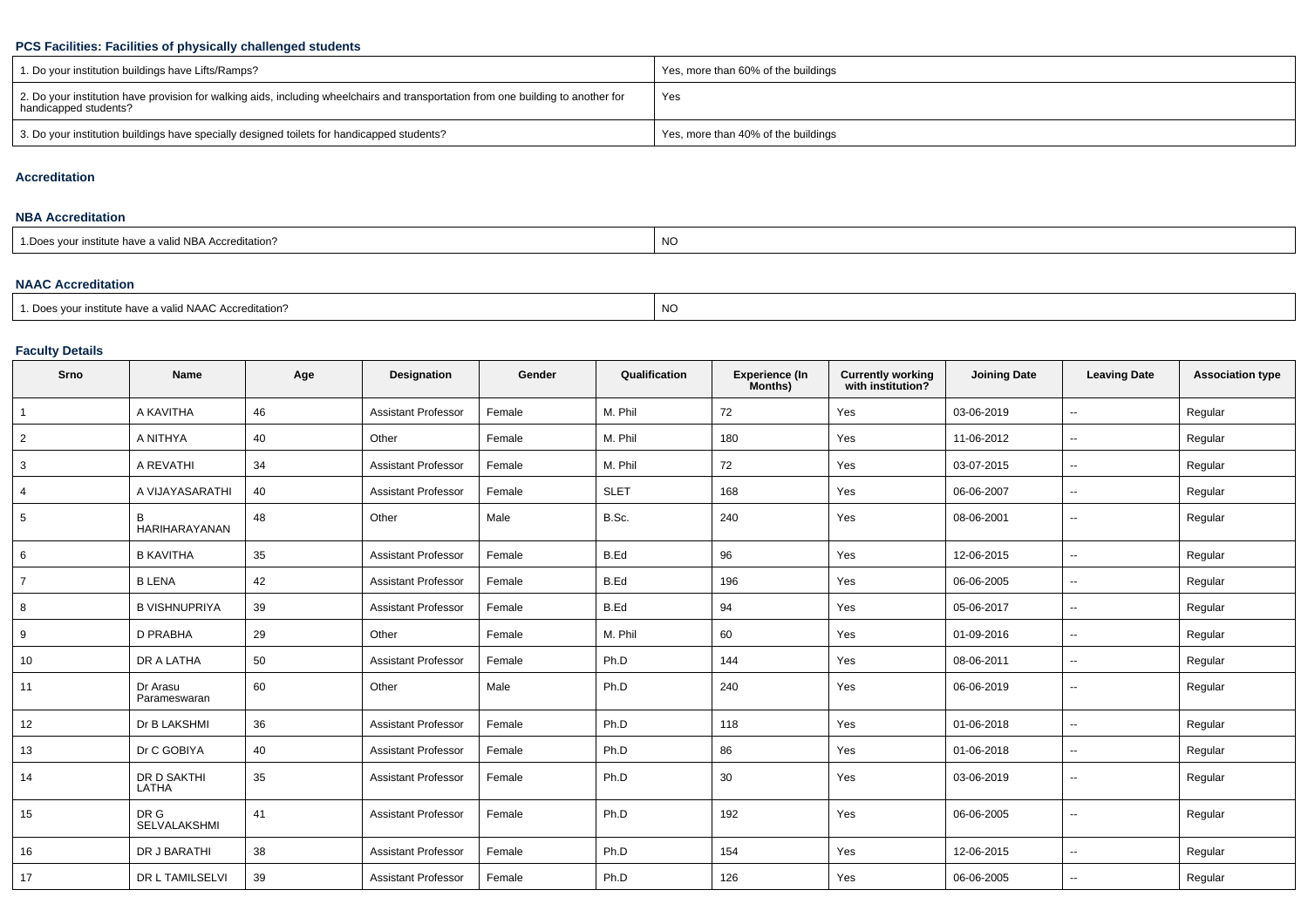| 18 | DR M R LAKSHMI<br>NARAYANAN | 51 | Dean / Principal /<br>Director / Vice<br>Chancellor | Male   | Ph.D        | 312 | Yes | 10-07-2017 |                          | Regular |
|----|-----------------------------|----|-----------------------------------------------------|--------|-------------|-----|-----|------------|--------------------------|---------|
| 19 | Dr M SASIKALA               | 38 | <b>Assistant Professor</b>                          | Female | Ph.D        | 192 | Yes | 05-06-2005 | $\overline{\phantom{a}}$ | Regular |
| 20 | DR N ELAMATHI               | 47 | <b>Assistant Professor</b>                          | Female | Ph.D        | 163 | Yes | 01-07-2010 | ⊷.                       | Regular |
| 21 | Dr N Vijayarani             | 38 | <b>Assistant Professor</b>                          | Female | Ph.D        | 120 | Yes | 06-06-2016 | --                       | Regular |
| 22 | DR P PRADEEPA               | 32 | <b>Assistant Professor</b>                          | Female | Ph.D        | 30  | Yes | 03-06-2019 | --                       | Regular |
| 23 | DR R A ANITHA               | 35 | <b>Assistant Professor</b>                          | Female | Ph.D        | 30  | Yes | 03-06-2019 | $\overline{\phantom{a}}$ | Regular |
| 24 | DR R MALARVIZHI             | 43 | <b>Assistant Professor</b>                          | Female | Ph.D        | 72  | Yes | 12-06-2019 | --                       | Regular |
| 25 | Dr R<br>POONGUZHALI         | 33 | <b>Assistant Professor</b>                          | Female | Ph.D        | 66  | Yes | 03-06-2019 | $\overline{\phantom{a}}$ | Regular |
| 26 | DR R SAVITHRI               | 43 | <b>Assistant Professor</b>                          | Female | Ph.D        | 168 | Yes | 06-06-2007 | $\overline{\phantom{a}}$ | Regular |
| 27 | Dr R Suba                   | 37 | <b>Assistant Professor</b>                          | Female | Ph.D        | 120 | Yes | 17-03-2021 | $\overline{\phantom{a}}$ | Regular |
| 28 | DR R TAMILSELVI             | 46 | <b>Assistant Professor</b>                          | Female | Ph.D        | 30  | Yes | 03-06-2019 | --                       | Regular |
| 29 | DR S DEVI                   | 41 | <b>Assistant Professor</b>                          | Female | Ph.D        | 89  | Yes | 06-06-2016 | --                       | Regular |
| 30 | Dr S Tamilselvi             | 39 | <b>Assistant Professor</b>                          | Female | Ph.D        | 132 | Yes | 23-03-2021 | --                       | Regular |
| 31 | DR T K ANURADHA             | 47 | <b>Assistant Professor</b>                          | Female | Ph.D        | 156 | Yes | 01-06-2018 | --                       | Regular |
| 32 | <b>G KANNAGI</b>            | 50 | <b>Assistant Professor</b>                          | Female | B.Ed        | 124 | Yes | 20-01-2014 | ⊷.                       | Regular |
| 33 | <b>G MAHESH</b>             | 33 | Other                                               | Female | B.Sc.       | 53  | Yes | 01-02-2017 | $\overline{\phantom{a}}$ | Regular |
| 34 | <b>G NITHYA</b>             | 38 | <b>Assistant Professor</b>                          | Female | <b>NET</b>  | 132 | Yes | 24-06-2009 | --                       | Regular |
| 35 | SATHYASANKARI               | 34 | <b>Assistant Professor</b>                          | Female | <b>NET</b>  | 126 | Yes | 16-06-2010 | ⊷.                       | Regular |
| 36 | K MEHALA                    | 38 | <b>Assistant Professor</b>                          | Female | M. Phil     | 108 | Yes | 07-07-2017 | --                       | Regular |
| 37 | K MEKALA                    | 36 | <b>Assistant Professor</b>                          | Female | <b>SLET</b> | 108 | Yes | 16-06-2008 | $\overline{\phantom{a}}$ | Regular |
| 38 | K PUNITHA                   | 29 | <b>Assistant Professor</b>                          | Female | M.Sc.       | 50  | Yes | 28-09-2020 | --                       | Regular |
| 39 | L DEEPIKA                   | 29 | <b>Assistant Professor</b>                          | Female | M. Phil     | 50  | Yes | 05-06-2017 | ⊷.                       | Regular |
| 40 | M CHITRA                    | 30 | <b>Assistant Professor</b>                          | Female | M. Phil     | 60  | Yes | 02-12-2015 | $\overline{a}$           | Regular |
| 41 | <b>M MALATHI</b>            | 38 | <b>Assistant Professor</b>                          | Female | M. Phil     | 158 | Yes | 01-07-2013 | --                       | Regular |
| 42 | M Rajapadmavathi            | 42 | <b>Assistant Professor</b>                          | Female | <b>SET</b>  | 96  | Yes | 17-02-2021 | $\overline{\phantom{a}}$ | Regular |
| 43 | M RANJANI                   | 36 | <b>Assistant Professor</b>                          | Female | M. Phil     | 72  | Yes | 03-06-2019 | ⊶.                       | Regular |
| 44 | M SHANMUGAM                 | 62 | Other                                               | Male   | B.Sc.       | 228 | Yes | 22-10-2002 | Щ,                       | Regular |
| 45 | M VIJAYALAKSHMI             | 40 | Other                                               | Female | M. Phil     | 156 | Yes | 11-06-2012 | н,                       | Regular |
| 46 | N S SENTHIL<br>KUMAR        | 45 | <b>Assistant Professor</b>                          | Male   | M. Phil     | 155 | Yes | 01-02-2014 | $\overline{\phantom{a}}$ | Regular |
| 47 | N SANTHI                    | 45 | <b>Assistant Professor</b>                          | Female | Ph.D        | 72  | Yes | 11-05-2017 | $\overline{\phantom{a}}$ | Regular |
| 48 | N THANGAMANI                | 44 | <b>Assistant Professor</b>                          | Female | M. Phil     | 168 | Yes | 13-06-2013 | $\overline{\phantom{a}}$ | Regular |